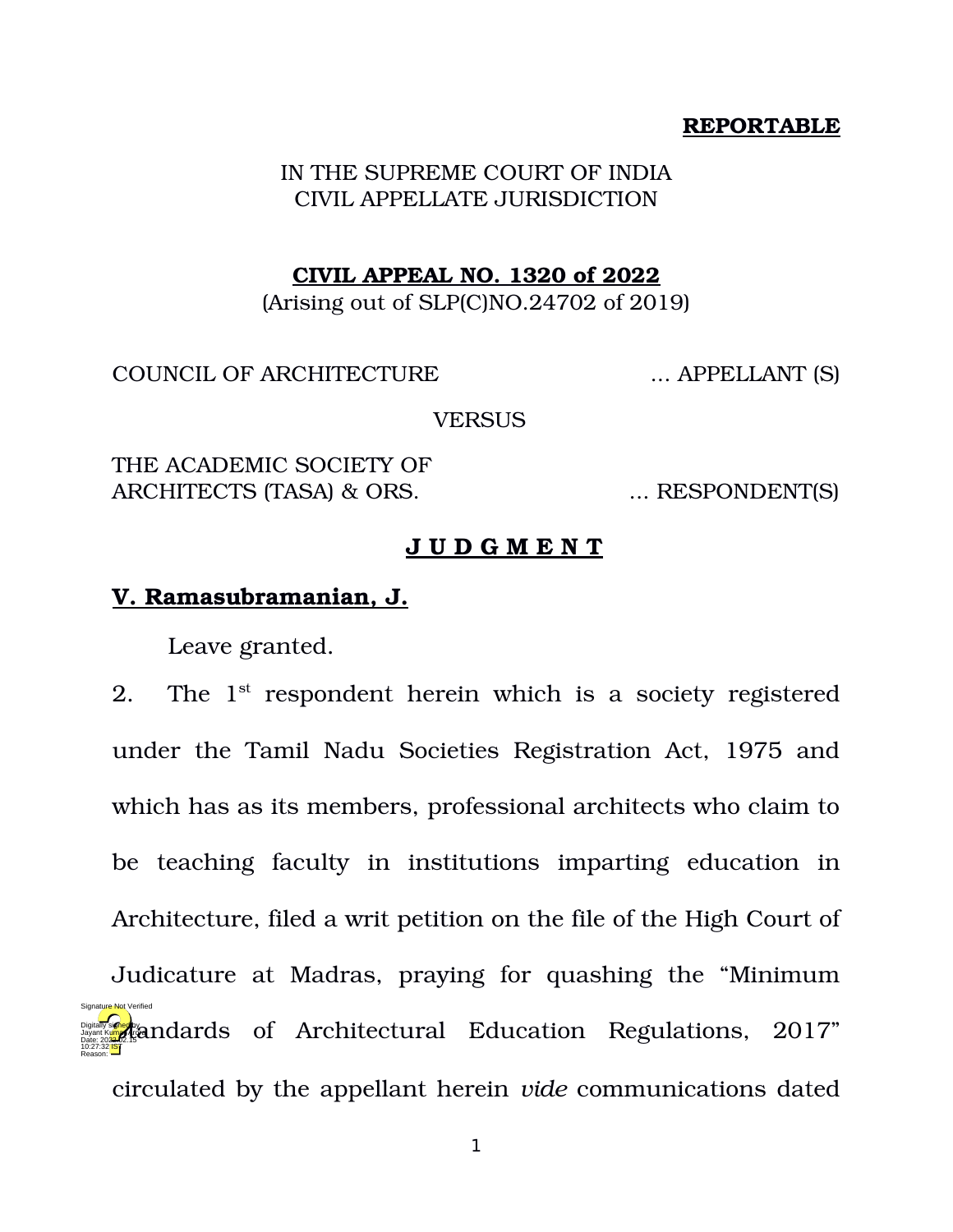31.10.2018 and 03.12.2018. The main and perhaps the only ground of challenge to the Regulations was that the Regulations required the prior approval of the Central Government under Section 45 of The Architects Act, 1972, (in short referred to as 'the Act') before they are implemented and that no such prior approval was obtained before issuing the impugned communications.

3. The appellant herein took umbrage under Section 21 of the Act. The appellant also questioned the *locus standi* of the 1<sup>st</sup> respondent to challenge the impugned communications, since the communications were addressed to institutions teaching Architecture, none of which had come forward to challenge the same.

4. Taking a view that Section 21 cannot be read in isolation and that the provisions of Section 45 are mandatory, the High Court allowed the writ petition and quashed the impugned communications. Hence, the appellant is before us.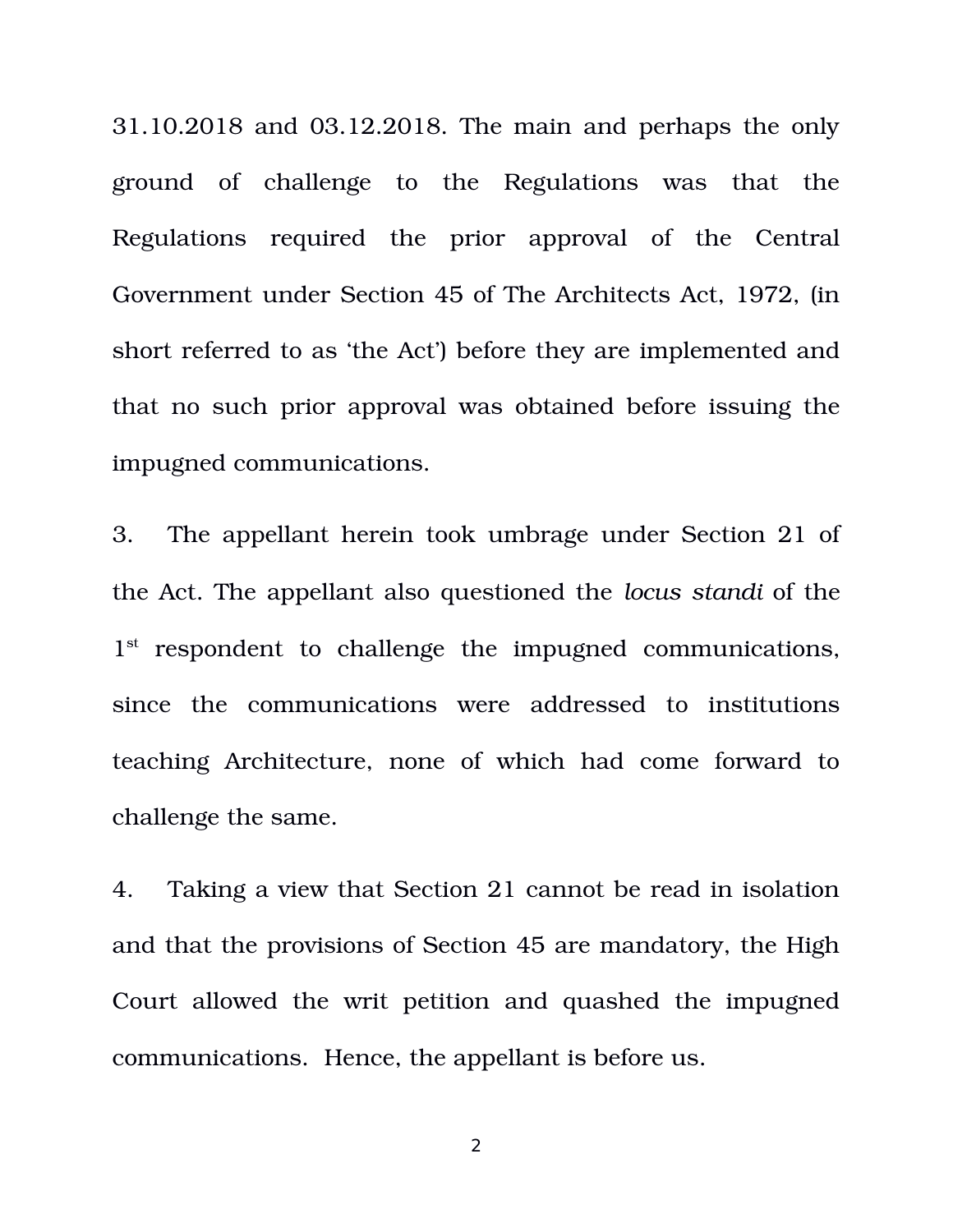5. We have heard learned counsel appearing for the respective parties.

6. Before we consider the issue that arises for consideration, we must take note of one important subsequent development. After this Court ordered notice in the Special Leave Petition, a Notification bearing F.No.CA/193/2020/MSAER dated 11.08.2020 was published in the Government Gazette, notifying the "Council of Architecture (Minimum Standards of Architectural Education) Regulations, 2020". These Regulations were directed to come into force with effect from the  $1<sup>st</sup>$  day of November, 2020. These Regulations have been issued, as seen from the Notification, in exercise of the powers conferred by clauses (e),  $(g)$ ,  $(h)$  and  $(i)$  of sub-section  $(2)$  of Section 45 read with Section 21 of the Act. They have been issued in supersession of the 1983 Regulations.

7. Due to the above subsequent development, the question relating to the inter-play between Section 21 and Section 45 of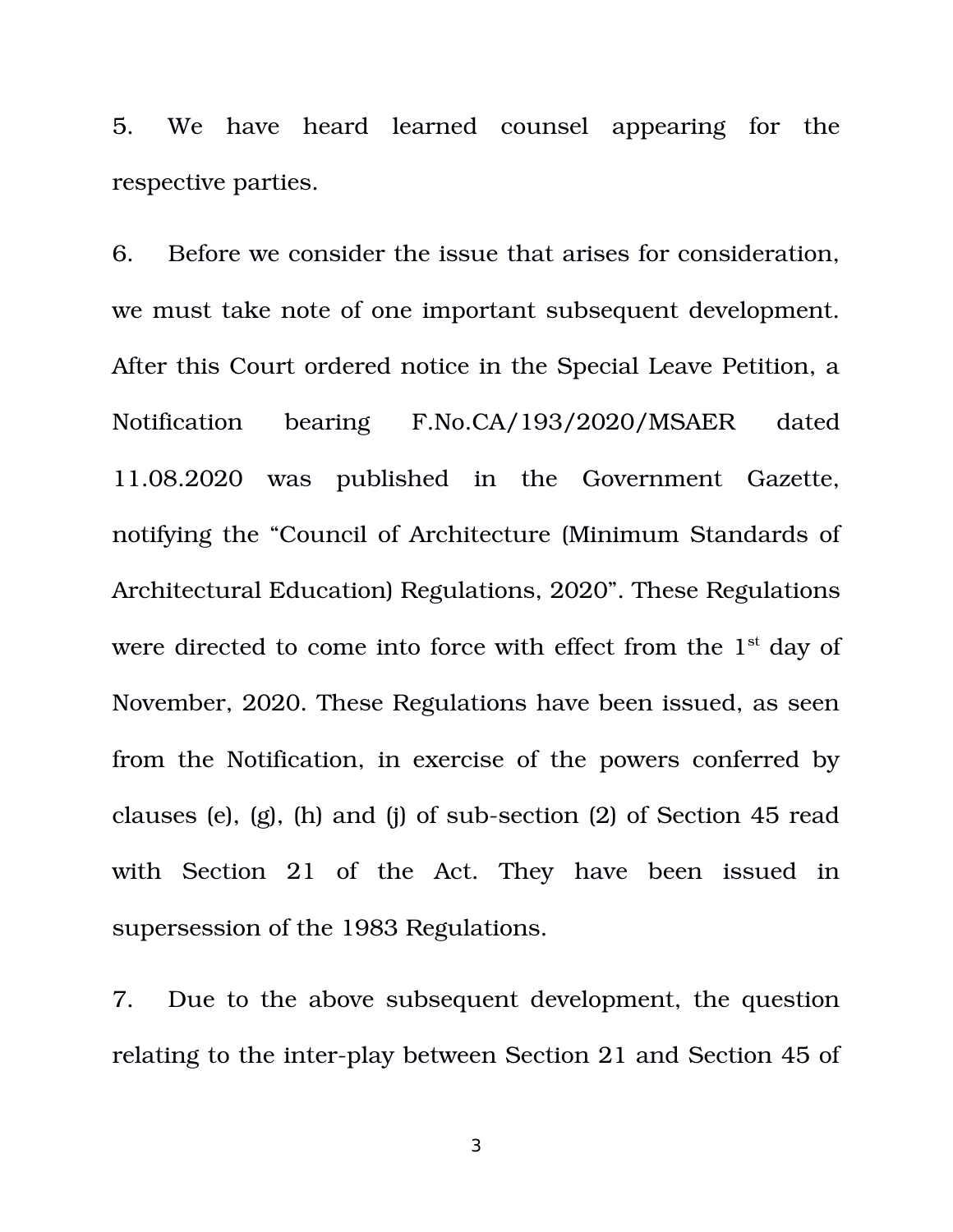the Act has become one of mere academic importance. However, Mr. Naveen R. Nath, learned senior counsel for the appellant contended that the question of law is of importance and advanced arguments.

8. Admittedly, the communication dated 31.10.2018 issued by the appellant herein drew the attention of the educational institutions to the revised eligibility criteria for admission to 5 year B.Arch. degree course and also to the Minimum Standards for Architectural Education prescribed by the Council to be followed for the academic session 2019-20. The second impugned communication was dated 03.12.2018 which was the "Approval Process" for 2019-20.

9. Both the communications dated 31.10.2018 and 03.12.2018, impugned before the High Court, were not part of any Regulations framed by the appellant in exercise of the power conferred by Section 45(1) of the Act. The requirements of prior approval and the notification in the official gazette in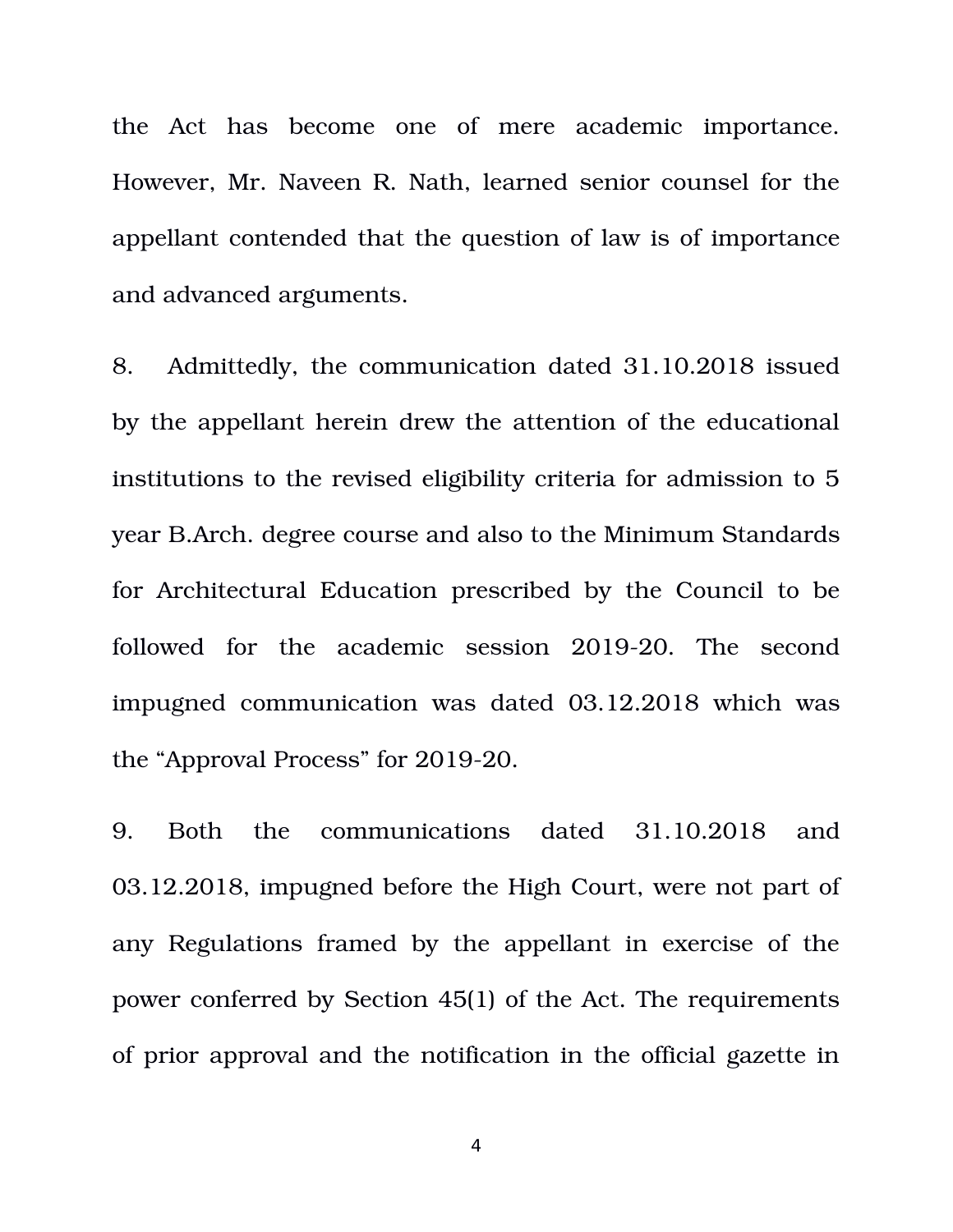terms of Section 45(1) of the Act, are in respect of Regulations and not in respect of communications such as the ones impugned in the writ petition. This is why an argument is advanced on the inter-play between Sections 21 and 45 of the

Act. Section 21 reads as follows:

**"21. Minimum standard of architectural education**. The Council may prescribe the minimum standards of architectural education required for granting recognised qualifications by colleges or institutions in India."

Section 45 reads as follows:

**"45. Power of Council to make regulations.** (1) The Council may, with the approval of the Central Government,  $[$ by notification in the Official Gazette], make regulations not inconsistent with the provisions of this Act, or the rules made thereunder, to carry out the purposes of this Act.

(2) In particular and without prejudice to the generalityof the foregoing power, such regulations may provide for—

> (a) the management of the property of the Council;

> (b) the powers and duties of the President and the Vice-President of the Council;

> (c) the summoning and holding of meetings of the Council and the Executive Committee or any other committee constituted under section 10, the times and places at which such meetings shall be held, the conductof business thereat and the number of persons necessary to constitute a quorum;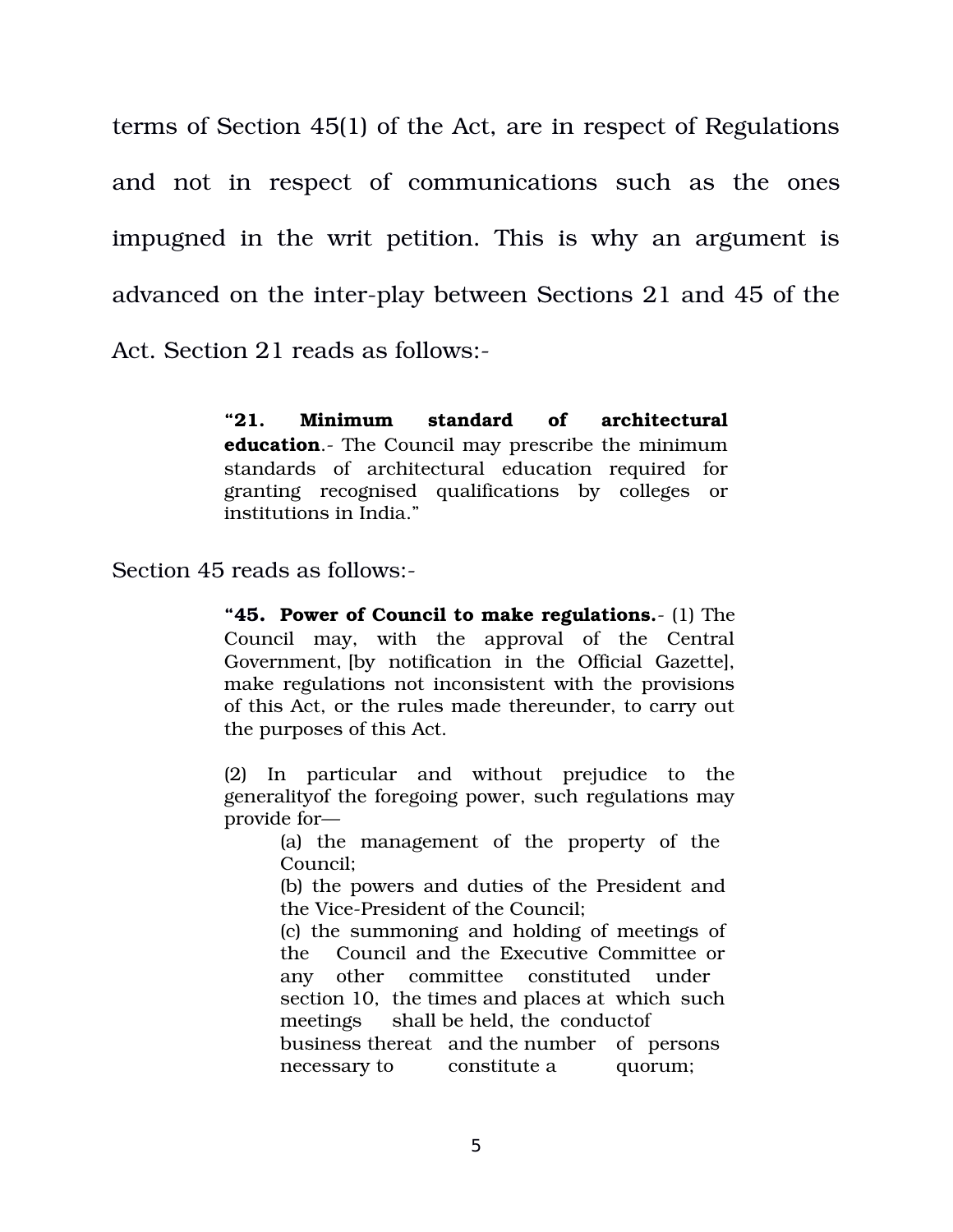(d) the functions of the Executive Committee or of any other committee constituted under section 10;

(e) the courses and periods of study and of practical training, if any, to be undertaken, the subjects of examinations and standards of proficiency therein to be obtained in any college or institution for grant of recognised qualifications;

(f) the appointment, powers and duties of inspector;

(g) the standards of staff, equipment, accommodation, training and other facilities for architectural education;

(h) the conduct of professional examinations, qualifications of examiners and the conditions of admission to such examinations;

(i) the standards of professional conduct and etiquette and code of ethics to be observed by architects;

(j) any other matter which is to be or may be provided by regulations under this Act and in respect of which no rules have been made.

(3) Every regulation made under this section shall be laid, as soon as may be after it is made, before each House of Parliament, while it is in session, for a total period of thirty days which may be comprised in one session or in two or more successive sessions, and if, before the expiry of the session immediately following the session or the successive sessions aforesaid, both Houses agree in making any modification in the regulation or both Houses agree that the regulation should not be made, the regulation shall thereafter have effect only in such modified form or be of no effect, as the case may be; so, however, that any such modification or annulment shall be without prejudice to the validity of anything previously done under that regulation.

10. It may be seen from sub-section (2) of Section 45 that it gives a

list of matters for which provision may be made in the Regulations,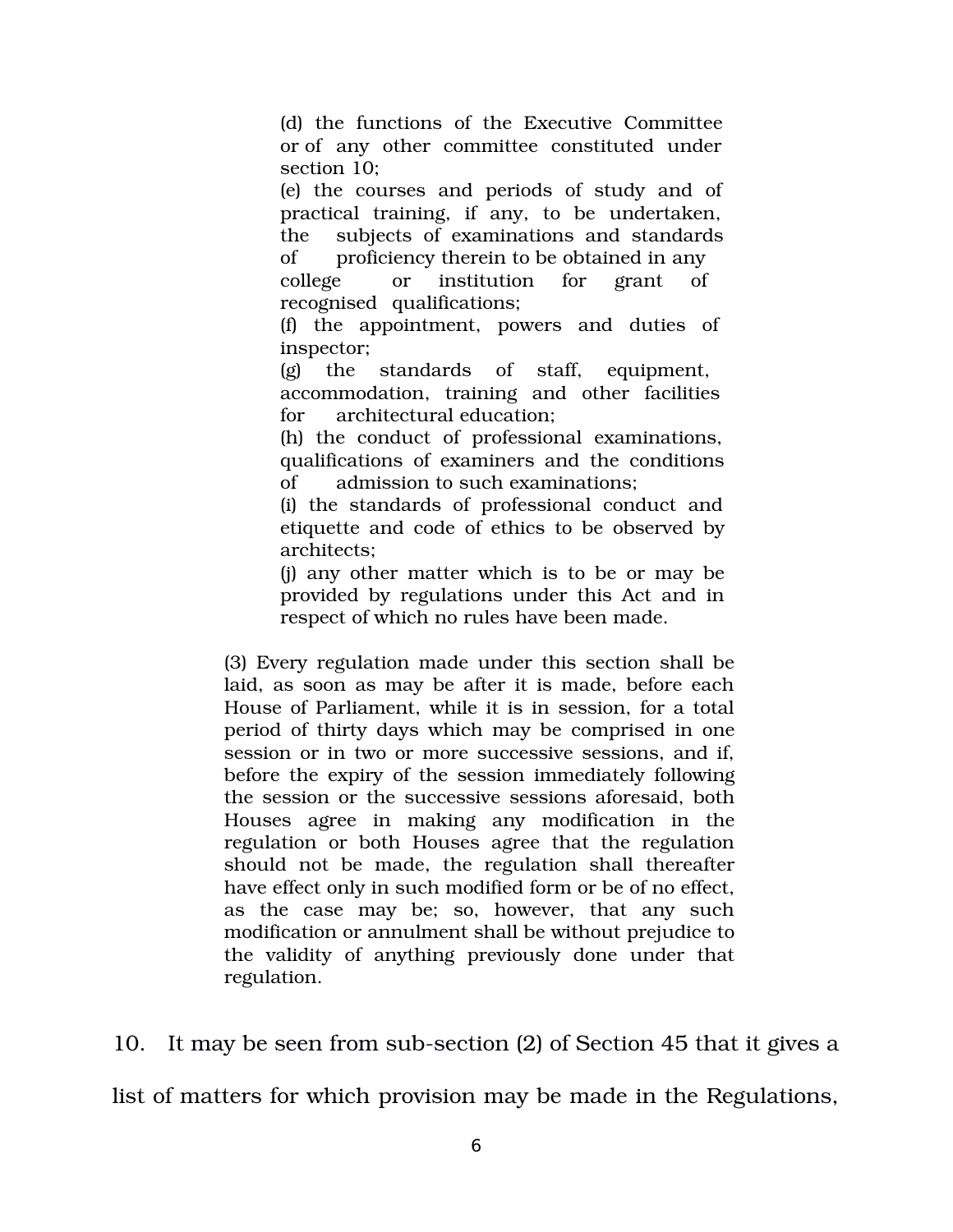in clauses (a) to (j). Clause (a) to (d) concern the management and administration of the Council of Architecture and its property. It is only clauses (e), (g) and (h) of sub-section(2) of Section 45 which have a bearing on the Minimum Standards of Education. Clause (f) relates to appointment of Inspectors and clause (i) relates to standards of professional conduct and etiquette. Clause (j) is a residuary clause.

11. Interestingly, the 1983 Regulations as well as the 2020 Regulations (now issued after the judgment of the Madras High Court), are issued in exercise of the powers conferred by clauses (e), (g), (h) and (j) of sub-section (2) of Section 45 read with Section 21. If the stipulation contained in Section 21 is subsumed in one of the clauses of Section 45(2), there was no necessity for invoking the power under Section 45(2) *read with Section 21* while issuing the Regulations. In other words, if the minimum standards of architectural education are covered by clauses (e), (g) and (h), or at least by the residuary clause (i) of sub-section (2) of Section 45, it would have been enough for the appellant to issue the regulations in exercise of the powers conferred by Section 45(2) alone without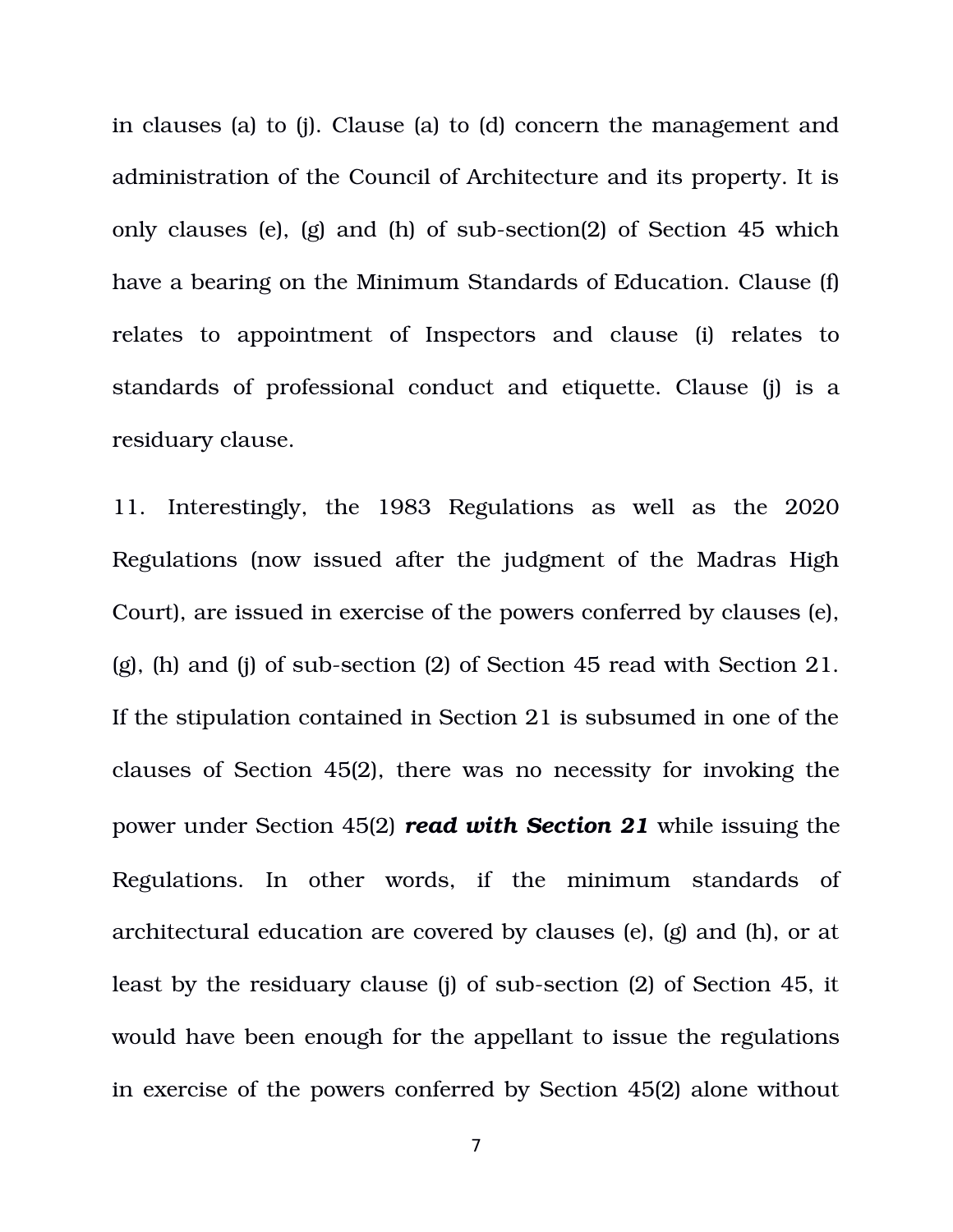invoking Section 21 along with it. The reason why Section 21 is also invoked along with Section 45(2) is not far to seek.

12. Clause (i) of sub-section (2) of Section 45 relates to standards of professional conduct and code of ethics to be observed by architects. The substantive power to prescribe the code of professional conduct for architects, flows out of Section 22. It reads as follows:

> "22. **Professional conduct.-**[1] The Council may by regulations prescribe standards of professional conduct and etiquette and a code of ethics for architects. [\(2\)](https://indiankanoon.org/doc/214609/) Regulations made by the Council under sub-section (1) may specify which violations thereof shall constitute infamous conduct in any professional respect, that is to say, professional misconduct, and such provision shall have effect notwithstanding anything contained in any law for the time being in force."

13. Apparently, Section 22 confers substantive power upon the Council to prescribe standards of professional conduct and Section 45(2)(i) deals with the procedural power. But Section 22 itself makes it clear that the prescription of standards of professional conduct and code of ethics for architects could be done only by way of regulations. This is in contrast to Section 21.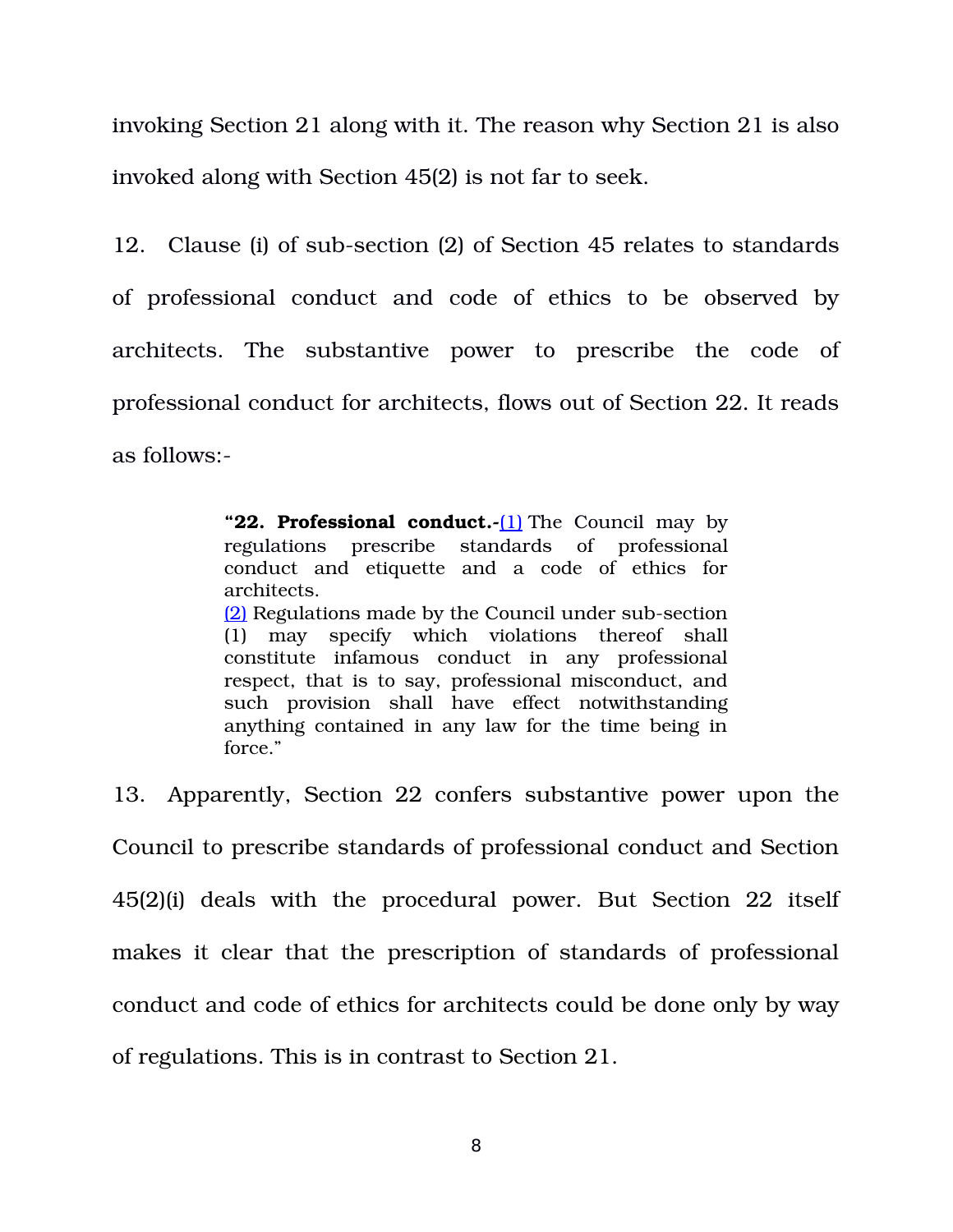14. To put it differently, Section 22(1) confers power upon the Council of Architecture to prescribe standards of professional conduct and a code of ethics, only by way of regulations, though Section 45(2)(i) takes care of the procedural requirement. But Section 21 which confers substantive power upon the Council to prescribe minimum standards of architectural education, is not couched in the same language as Section 22(1). In other words, Section 21 does not contain a stipulation that, "the Council may by regulation prescribe minimum standards of architectural education". The words "may by regulation", found in Section 22, are conspicuous by their absence in Section 21. This is a clear indication of the fact, *(i)* that the Council is empowered to prescribe minimum standards of architectural education, not necessarily by taking recourse to Section  $45(2)$ ; and  $(i\mathbf{i})$  that if at all, such minimum standards are issued otherwise than through Regulations, they should not be in conflict with those found in the Regulations.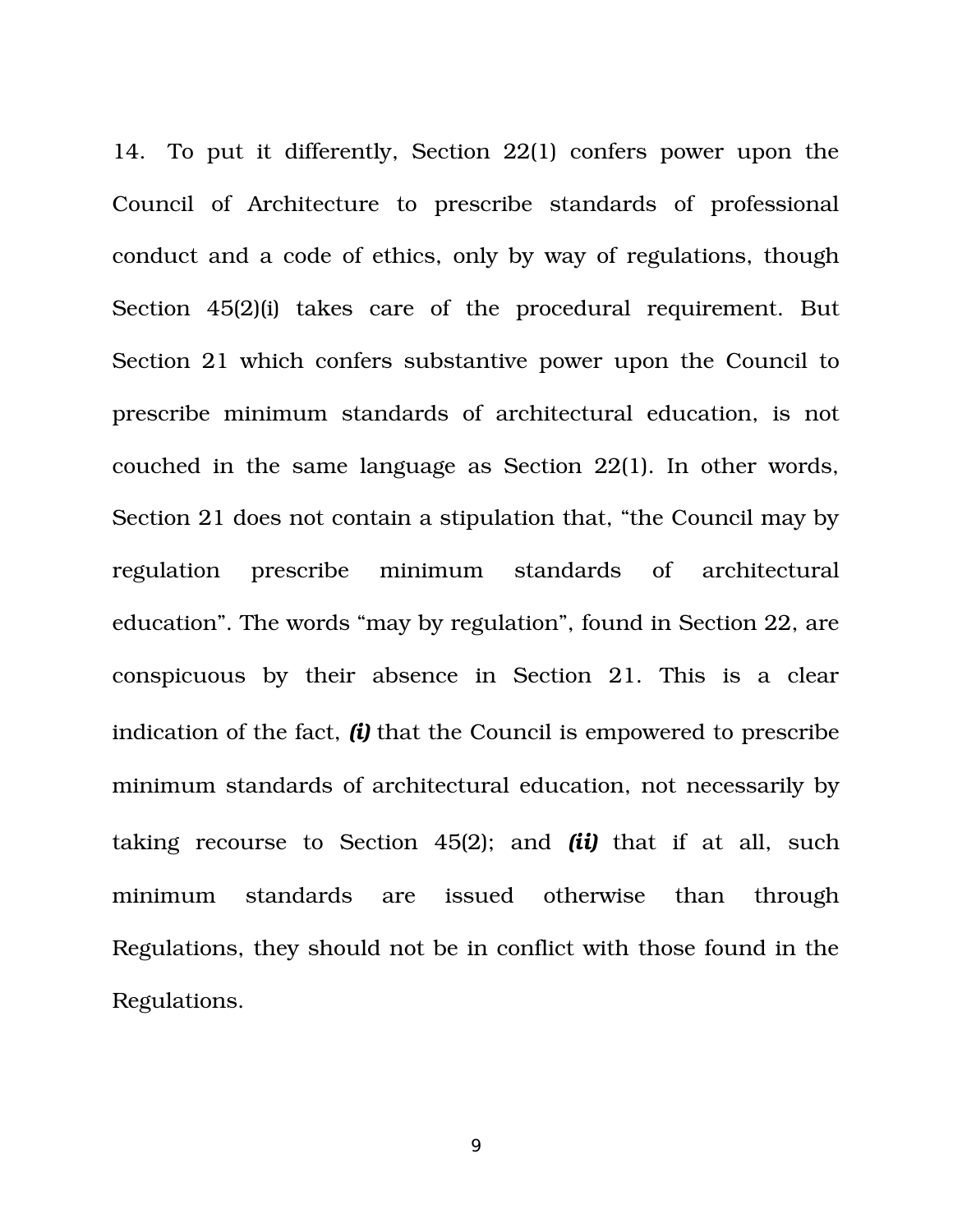15. It is thus clear from the scheme of the Act that the Council of Architecture may prescribe minimum standards of architectural education, either by way of regulations issued under Section 45(2) or even otherwise. It is only in cases where the Council chooses to prescribe standards in the form of regulations that the requirement of approval of the Central Government under Section 45(1) would become necessary.

16. It is interesting to see that the communications dated 31.10.2018 and 03.12.2018 issued by the appellant which were put to challenge before the High Court, were primarily aimed at streamlining the institutions imparting architectural education. The  $1<sup>st</sup>$  respondent herein who challenged the communications, was admittedly a society, which has as its members, the teaching faculty. This can be seen from paragraph 2 of the writ petition filed by the  $1<sup>st</sup>$  respondent herein before the High Court, the relevant portion of which reads as follows:

> "The members of the Society are professionalArchitects who have engaged themselves as teaching faculty and the society recognises four kinds of members, namely (1) Life Member– Professor registered with COA and being heads of institutions with Ten years of teaching experience, (2) Associate /Affiliate Member–Teachers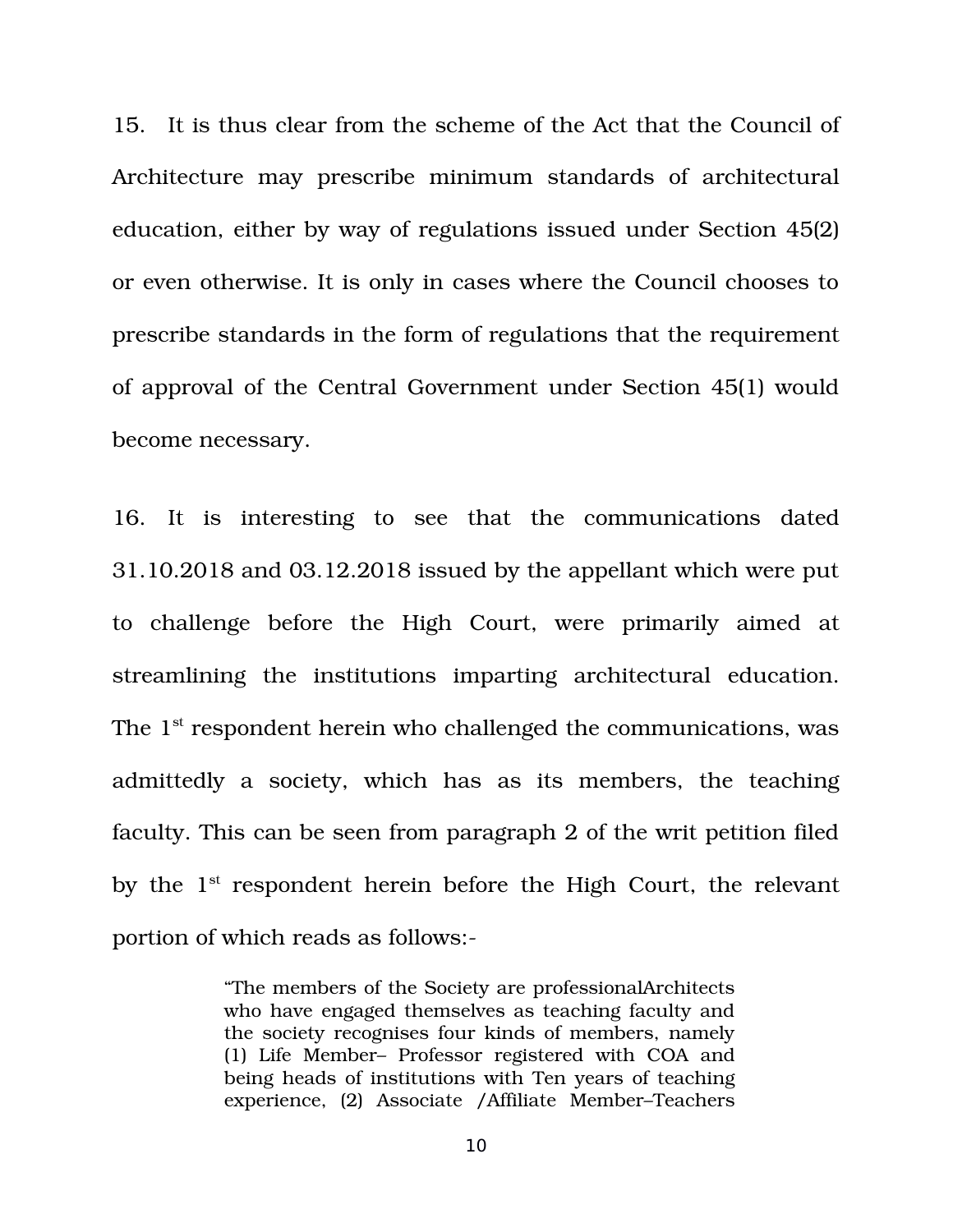registered with COA having less than Ten years of teaching experience, (3) Patron/Donor Member – Accomplished Academicians and Renowned Teachers registered with COA involved in Architectural Education with Twenty years of experience and (4) Institutional Member –representing a college or school or institute of Architecture".

17. In the counter affidavit filed by the appellant before the High Court, a specific objection was taken to the maintainability of the writ petition on the ground that the communications impugned in the writ petition were addressed to the institutions imparting architectural education and that individuals who claim to be teaching faculty cannot challenge the same. It was also contended in the counter affidavit that the  $1<sup>st</sup>$  respondent (writ petitioner) was attempting to espouse the cause of some defaulting educational institutions which did not meet the minimum standards. Another important issue raised in the counter affidavit filed by the appellant herein before the High Court was that one of the members of the 1<sup>st</sup> respondent Society was a member of the appellant Council which approved the 2015 norms and that some of the members of the 1st respondent Society even acted as Inspectors and inspected the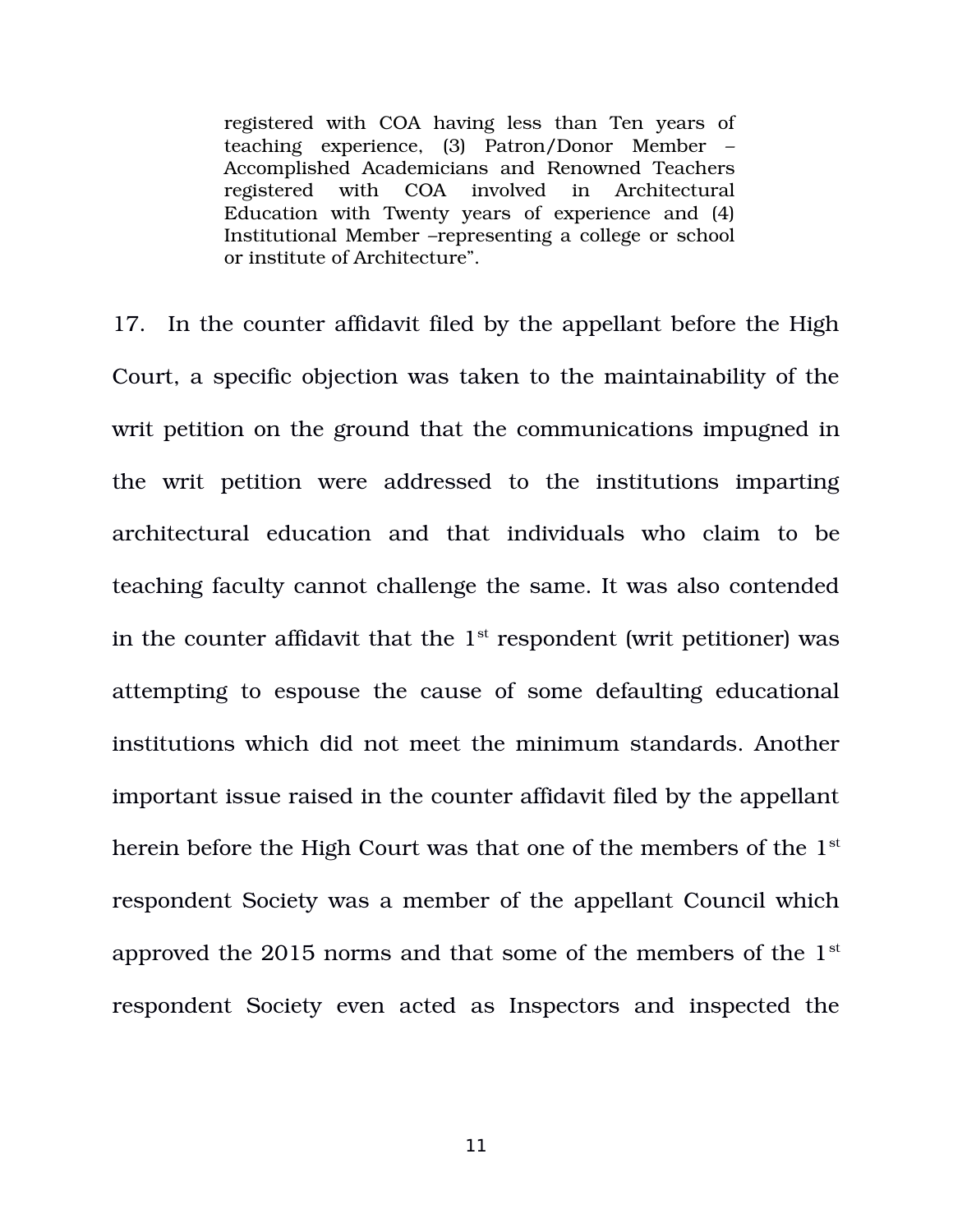educational institutions to find out whether minimum standards are put in place.

18. But the above objections were not even considered by the High Court. The High Court addressed itself merely to the question of the requirement of approval of the Central Government under Section 45(1) and did not go into the question of *locus standi* of the 1<sup>st</sup> respondent. The High Court even overlooked the fact that none of the educational institutions imparting architectural education ever chose to challenge the communications impugned before the High Court. In fact, the appellant has furnished a chart extracting the provisions of the 1983 Regulations in Column No.1, the 2017 Prescriptions in Column No.2, and the area of difference between the two, in Column No.3. It is seen from the said chart that many of the changes brought forthwith in 2018 were in relation to, *(i)* duration of the architecture programme; *(ii)* admission to architecture course; *(iii)* intake and migration; *(iv)* courses and periods of study; *(v)* professional examination, standards of proficiency and conditions of admissions and qualifications of